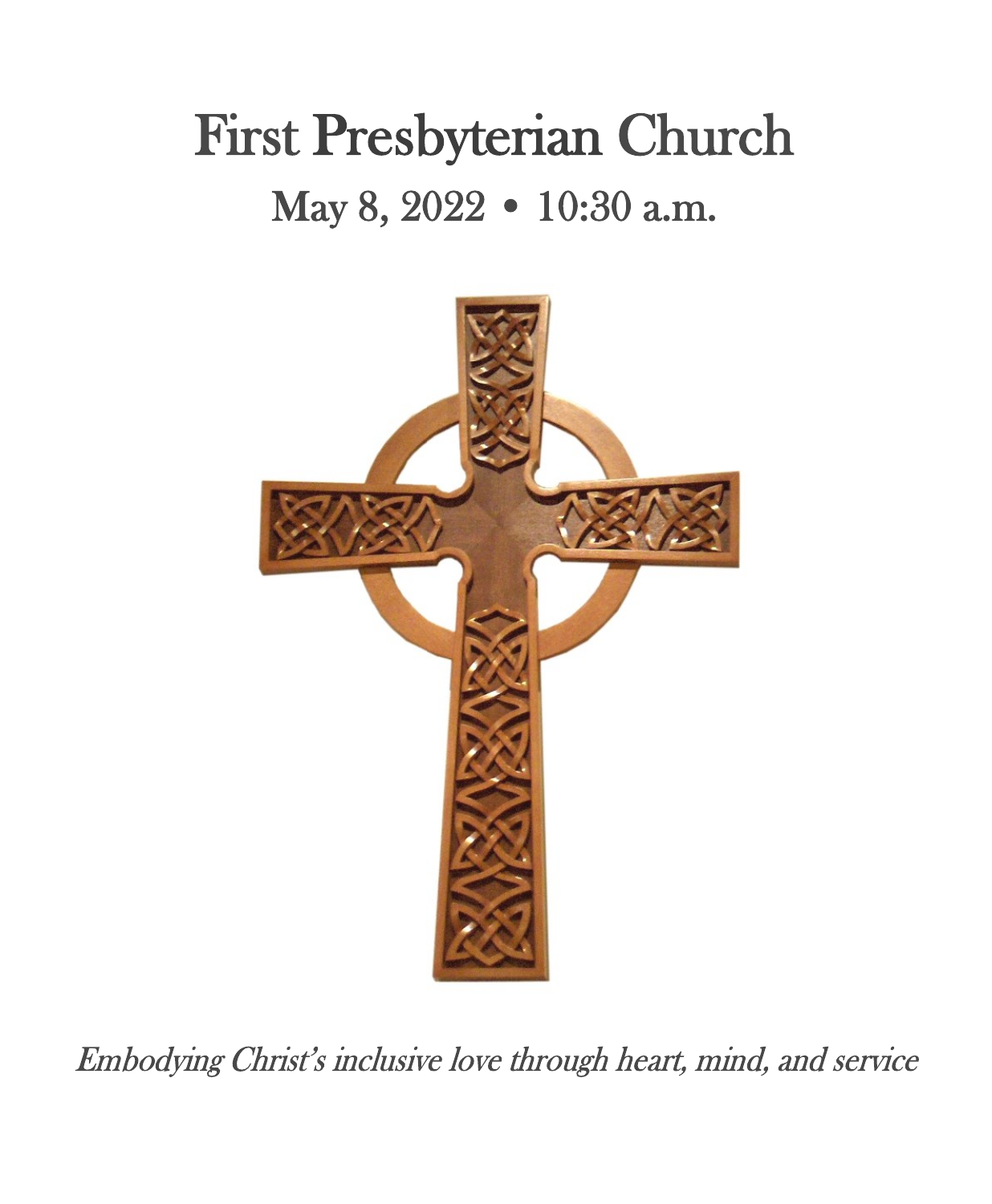## **FIRST PRESBYTERIAN CHURCH Oak Ridge, Tennessee** *A Congregation of the Presbyterian Church (U.S.A.)*

**May 8, 2022** *Fourth Sunday of Easter*

*\*Please stand, in body or in spirit. Text printed in bold italics to be read in unison.*

#### **Prelude**

#### **Welcome**

#### **\*Call to Worship**

God is our refuge and strength, *our help who is near in times of trouble*. God is always present, always at hand, *therefore we will never be afraid.* This is the day the Lord has made! *Let us rejoice and be glad in it!*

**\*Hymn 20** *All Things Bright and Beautiful* 

### \***Call to Confession**

### **\*Prayer of Confession**

*Dear God, you promise never to leave us alone. And yet, we confess that we forget about your presence. We worry about the future, about those we love, about the planet, and about the world. The problems seem too big, even for you. Forgive us for doubting that you are in control, Lord. Help us to trust in you and your power to make all things right in your time; in Jesus' name we pray. Amen.*

### \***Assurance of Forgiveness**

### \***The Peace of Christ**

Since God has forgiven us in Christ, let us forgive one another. The peace of the Lord Jesus Christ be with you all. *And also with you***.** Let us share the peace of Christ with one another.

**\*Sung Response** *The Steadfast Love of the Lord Glory to God,* 59

*The steadfast love of the Lord never ceases; God's mercies never come to an end. They are new every morning, new every morning; Great is your faithfulness, O Lord, great is your faithfulness.*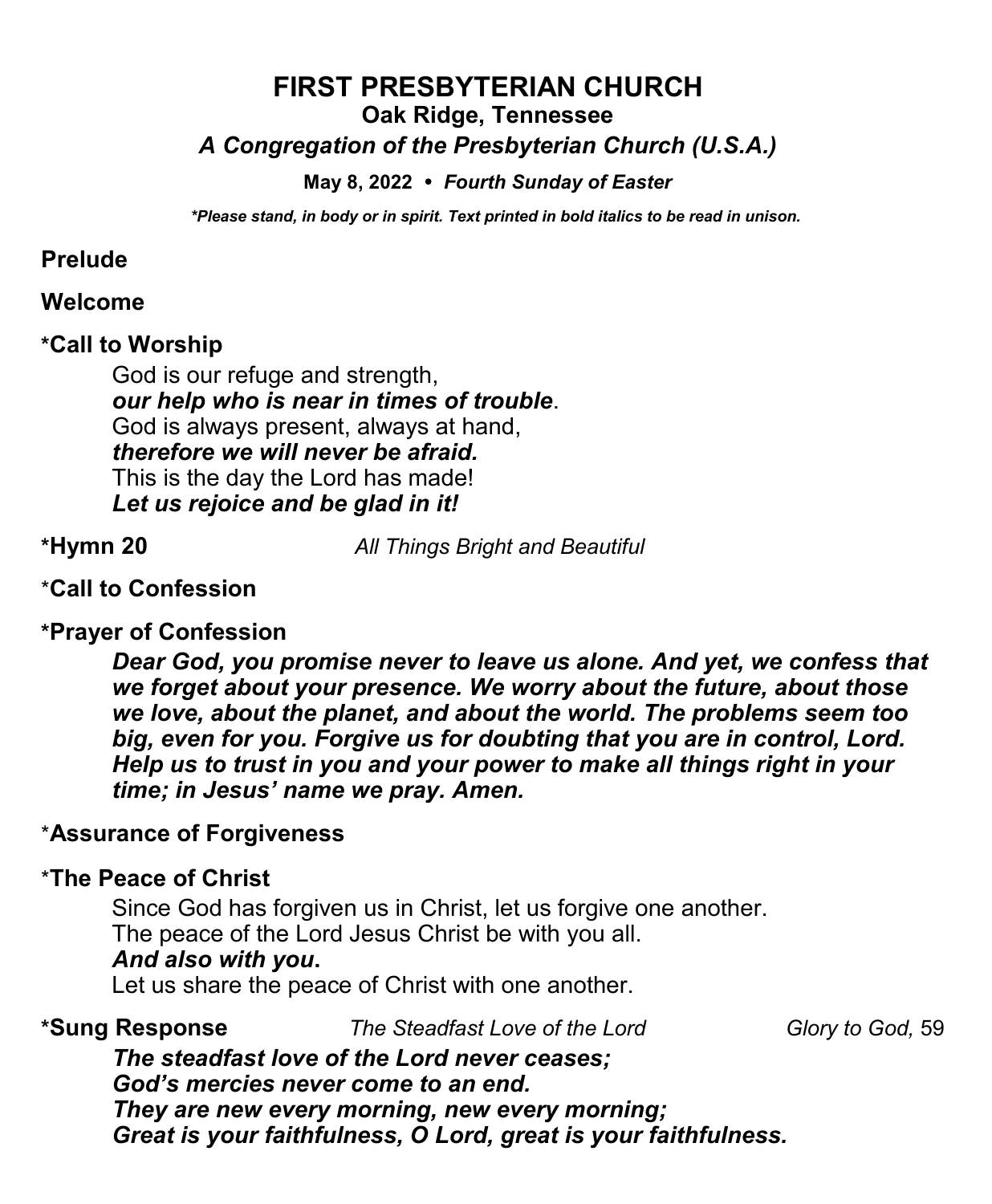**Time with the Adults**

**Anthem** Secure Secure Boersma/Courtney

**Scripture Readings** Psalm 46 Mark 4:35-41

**Sermon Bert** Everitt and Andre Darko

**\*Affirmation of Faith** (*adapted by members of FPC*)

*We believe in God, the Father Almighty, and in Jesus Christ, his Son, our Lord, and in the Holy Spirit. We seek to know God's will, to walk in God's ways, and to proclaim the Gospel to all people, by our lives as well as by our words. We work and pray for the progress of knowledge, the promotion of justice, the reign of peace, and the realization of human unity in our time. And we look with faith for the triumph of righteousness in our community and in our world. Amen.*

**Call to Prayer** (first time choir, second time, all) *Glory to God, 240* 

 *Alleluia, alleluia! Give thanks to the risen Lord. Alleluia, alleluia! Give praise to his name.*

**Prayers of the People with The Lord's Prayer** (*ecumenical*)

*Our Father in heaven, hallowed be your name, your kingdom come, your will be done, on earth as in heaven. Give us today our daily bread. Forgive us our sins as we forgive those who sin against us. Save us from the time of trial and deliver us from evil. For the kingdom, the power, and the glory are yours now and forever. Amen.*

**\*Hymn 623** *I've Got Peace like a River*

**\*Charge and Blessing**

**\*Sung Response** *Irish Blessing* 

*May the road rise to meet you, may the wind blow at your back, May the sun shine warmly on your face. May the rain fall softly on your field, And until we meet again, until we meet again, May God hold you in the palm of his hand. Amen.*

**Postlude**